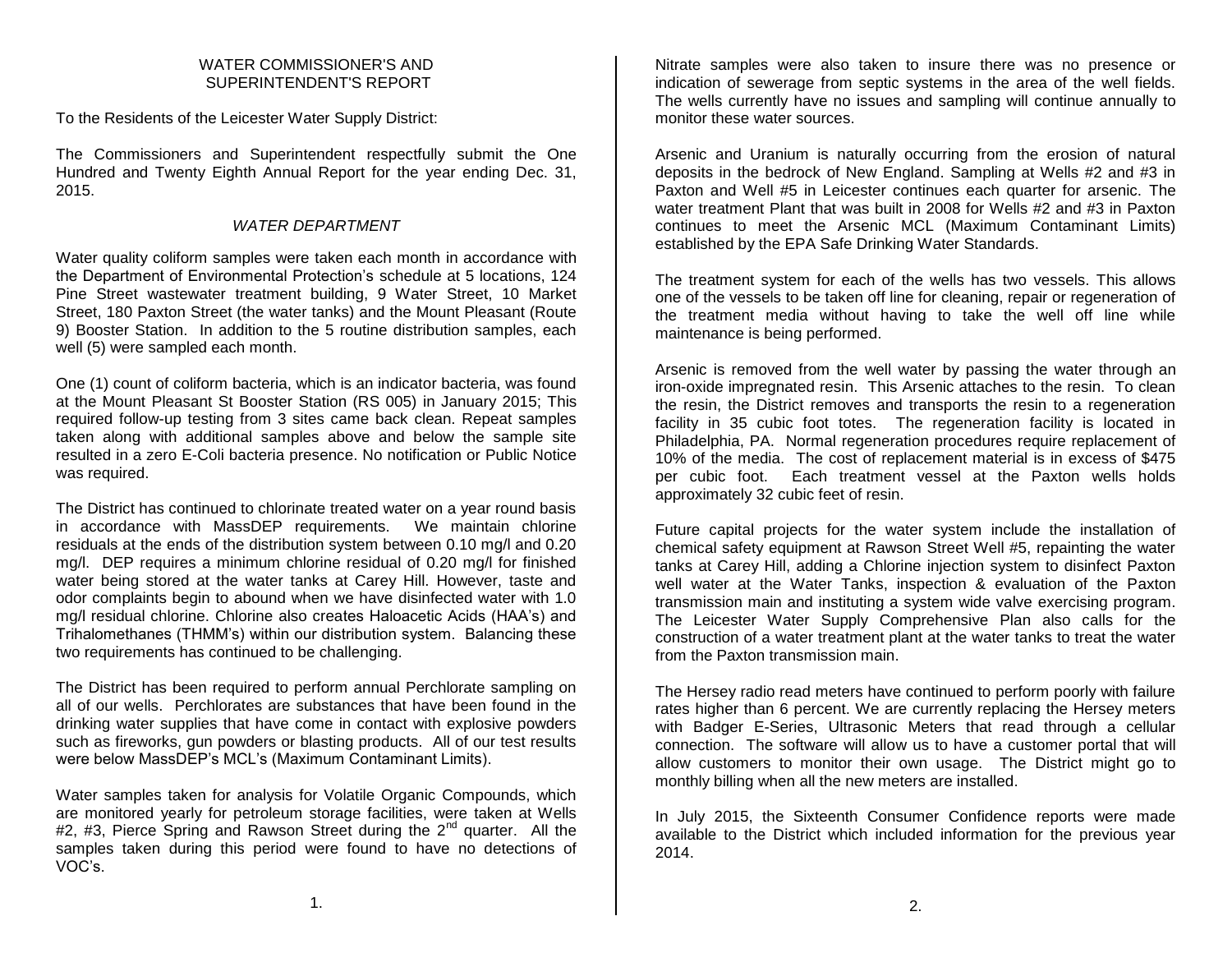Each year the Consumer Confidence reports are made available to the residents of the District by June 30 and include the information about water quality of each source, information about progress the District is making in protecting the sources and pertinent information about treatment along with general District business.

The District employs three fully licensed water treatment and distribution personnel.

We continue to collaborate with the Town of Leicester on water issues as they relate to economic development opportunities.

The Commissioners hereby reminds our customers that conserving the use of water is a primary concern to the operation of our facilities. Use of water for lawn sprinklers is only permitted between the hours of 6 p.m. and 8 p.m. as stated in Article 12, Section 1 of the LWSD Rules and Regulations. Filling of swimming pools is only permitted after an application is completed and submitted to the District at 124 Pine Street also as stated in the LWSD Rules and Regulations. Use of water for all nonessential purposes should be avoided.

### *SEWER DEPARTMENT*

In September 2010, the LWSD was issued a new, 5-year renewal of their National Pollution Discharge Elimination System (NPDES) permit. The major changes in the permit included a decrease in our discharge limit for Total Phosphorous, Total Recoverable Copper, Aluminum and Ammonia-Nitrogen. We continue to report quarterly for Total Kjeldahl Nitrogen, Total Nitrate and Total Nitrite. We continue to perform semi- annual testing for toxicity testing on our effluent.

The monthly test results of the daily laboratory analysis have been forwarded to the Department of Environmental Protection (DEP) and the Environmental Protection Agency (EPA) as required. In addition semi annual sampling was conducted to determine Toxicity for Acute and Chronic species survival of the treated effluent from the WWTP. There were no exceptions during 2015.

The District currently operates eight (8) Wastewater Pump Stations (WWPS) for the LWSD and three (3) WWPS Pump Stations for the Hillcrest Sewer District. All together at the end of 2015, the District operations included 11 Waste Water Pump Stations, 5 Drinking Water Pump Stations and 3 Drinking Water Booster Stations in addition to the WWTP located at 124 Pine Street.

The District is required to report annually on Infiltration and Inflow (I/I) within our collection system. Areas have been identified for upgrades to include replacement of old clay pipes; lining of clay pipes; replacement of deficient manholes; composite lining of deficient manholes; and, installation of watertight manhole covers.

The Board of Commissioners in 2011 set aside funds to look at the overall health of the wastewater treatment plant. This study will be used to upgrade the plant in the future. Regulatory requirements, fatigue and breakdowns at the plant will mandate the order of future upgrades and maintenance at the facility.

This past year projects have included repair of the existing headworks facilities (mechanical bar screen and grit removal system), refinement of the chemical injection system for removal of phosphorous, and replacement of a rotating assembly for one of the Return Activated Sludge (RAS) pumps. We have also replaced the top layer of sand in the automatic backwash sand filter.

Future projects will include the construction of new headworks building; installation of biological phosphorous removal tankage ahead of aeration tank 1, replacement of mechanical aeration equipment with more energy efficient fine bubble aeration; replacement and upgrading of obsolete electrical components; belt press feed pump replacement; emergency power generation upgrades; and upgrading of sludge de-watering facilities. These upgrades will allow us to assist the Town of Leicester in economic development areas.

The District currently employs three fully licensed wastewater treatment plant operators.

The Commissioners once again cautions the residents of the District about sump pumps, roof drains, removing cleanout covers to allow surface water to enter the sanitary sewer or any other means of allowing rain or surface water to be discharged to the sanitary sewer system.

District Rules and Regulations read as follows:

Article 4 Section 6 Specific Prohibitions:

The following discharges are specifically prohibited:

A. Groundwater, storm water and surface waters, including but not limited to, roof and surface runoff, and subsurface drainage.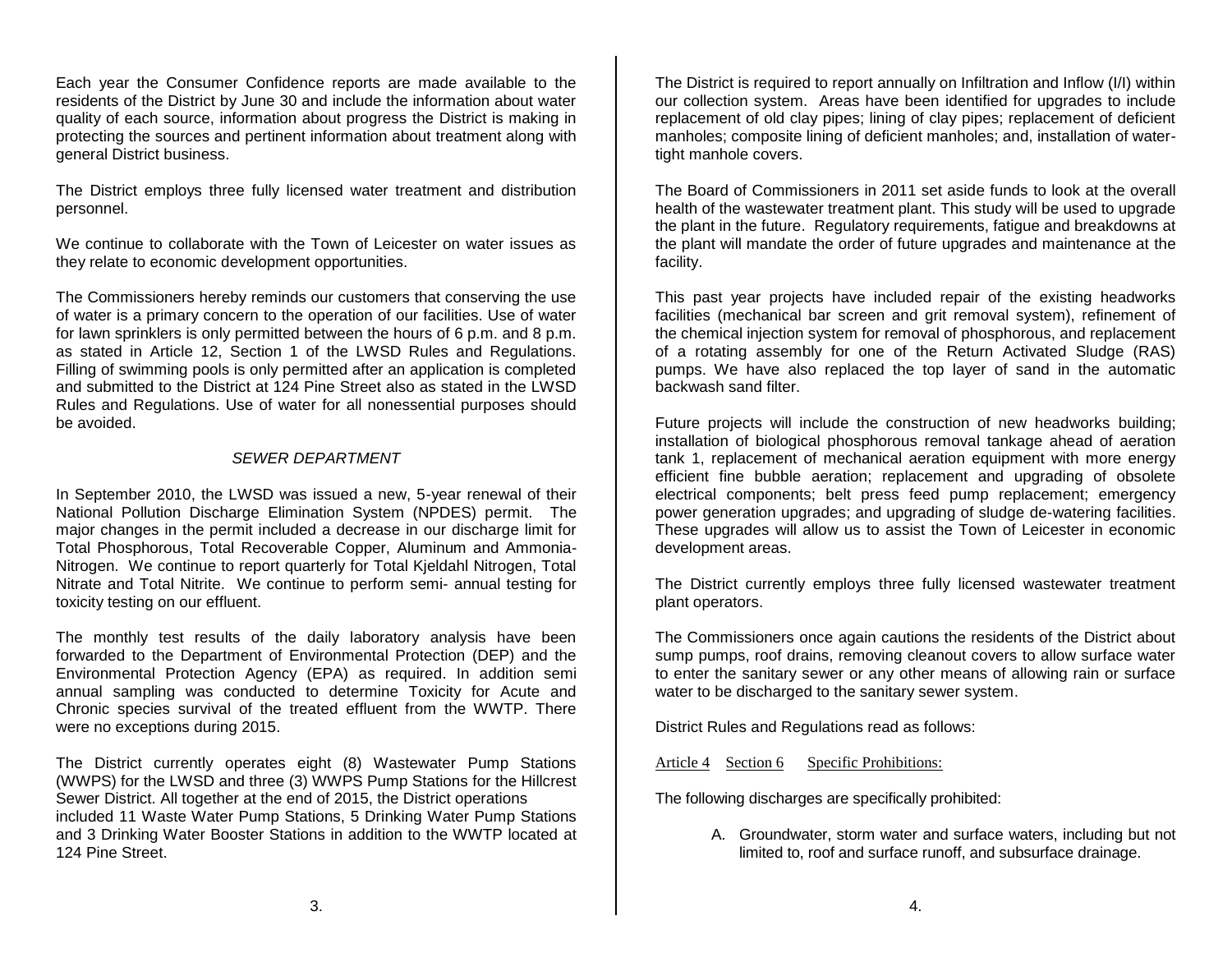B. No water from pools, reservoirs, or cellars shall be drained into any sanitary sewer either by gravity or pump.

Should your residence be found in violation through random inspections and smoke testing, the offender will be given 30 days to correct the violation and will be fined or service discontinued according to the penalty section of the Rules and Regulations.

Copies of the Rules and Regulations are available at the office or can be found on the Districts Web Site at LWSD.Net along with Notices, Applications and other District information.

We continue to collaborate with the Town of Leicester on wastewater issues as they relate to economic development opportunities.

#### **Minutes of the 128th Annual Meeting Leicester Water Supply District April 28, 2015**

 In accordance with the warrant legally served and posted, the legal voters of the Leicester Water Supply District Meeting Hall, 124 Pine Street, in the Town of Leicester on Tuesday April 28, 2015 at seven (7:00 pm) in the evening, to act on the following Articles, viz::

Robert Wilson moved to appoint Joseph D Lennerton, III to be the District Moderator for the meeting. J. Donald Lennerton, Jr. seconded.

The meeting was called to order at 7:00 p.m. by the Appointed District Moderator Joseph D. Lennerton, III after a quorum was declared with 11 signed in voting residence.

A Motion was made by the Clerk to dispense with the reading of the Articles as everyone present had a copy of the Warrant. A second was made and voted in the affirmative. None opposed.

**ARTICLE 1:** A motion to be made to dispense with the reading of the Officers Reports as copies of the 127th Annual Report was present and that the reports of the District Officers be accepted with the exception of any typographical errors. A second was made and voted. None opposed.

**ARTICLE 2:** Robert F. Wilson nominated J. Donald Lennerton Jr. for Water Commissioner for a term of three years. Motion was seconded by Diane Lennerton. None opposed.

**ARTICLE 3:** Robert F. Wilson nominated Leonard G. Margadonna for Water Commissioner to fill the remainder of the unexpired term which expires June, 2016. Motion was seconded by Jessica Margadonna. None opposed.

**ARTICLE 4:** J. Donald Lennerton, Jr. makes a motion that the District vote to pay the District Officers as follows for the fiscal year beginning July 1, 2015.

| Commissioner Chairman\$2,029.00 |            |  |
|---------------------------------|------------|--|
| 2 other Commissioners\$3,520.00 |            |  |
| Moderator\$ 137.50              |            |  |
| Clerk                           | \$302.50   |  |
| TOTAL                           | \$5,989.00 |  |

A second was made and voted.

MOTION: Robert F. Wilson moved to take the following articles out of order. Article 5, 7 and 10.J. Donald Lennerton Jr. seconded. None opposed.

**ARTICLE 5:** To see if the District will vote to raise and appropriate or transfer such sums of money as may be necessary to defray the expenses of the District for the fiscal year beginning July 1, 2015.

**ARTICLE 7:** To see if the District will vote to transfer a sum of money to the 2015 Operating Budget as may be necessary to defray the expenses of the District for the fiscal year beginning July 1, 2014 or take any action thereon.

**ARTICLE 10**: To see if the District will vote to appropriate a sum of money to pay costs of (i) replacing Pierce Spring, (ii) purchasing and installing water meters, and (iii) water tank painting, including the payment of all costs incidental and related thereto, and to determine whether this amount shall be raised by taxation, transfer from available funds, borrowing or otherwise, or to take any another action relative thereto.

**ARTICLE 6**: J. Donald Lennerton Jr. made the motion that the District vote to authorize the Treasurer with the approval of the Commissioners to borrow in anticipation of the revenue for the fiscal year beginning July 1, 2015, in accordance with Mass. Gen. Laws, c. 44, sec 4 and Acts in amendment thereon, and including in addition thereto, Chapter 849 of the Acts of 1969, as amended, by issuing a note or notes payable within one year and renew any note or notes as may be given for a period of less than one year.

Robert F. Wilson seconded and voted unanimously.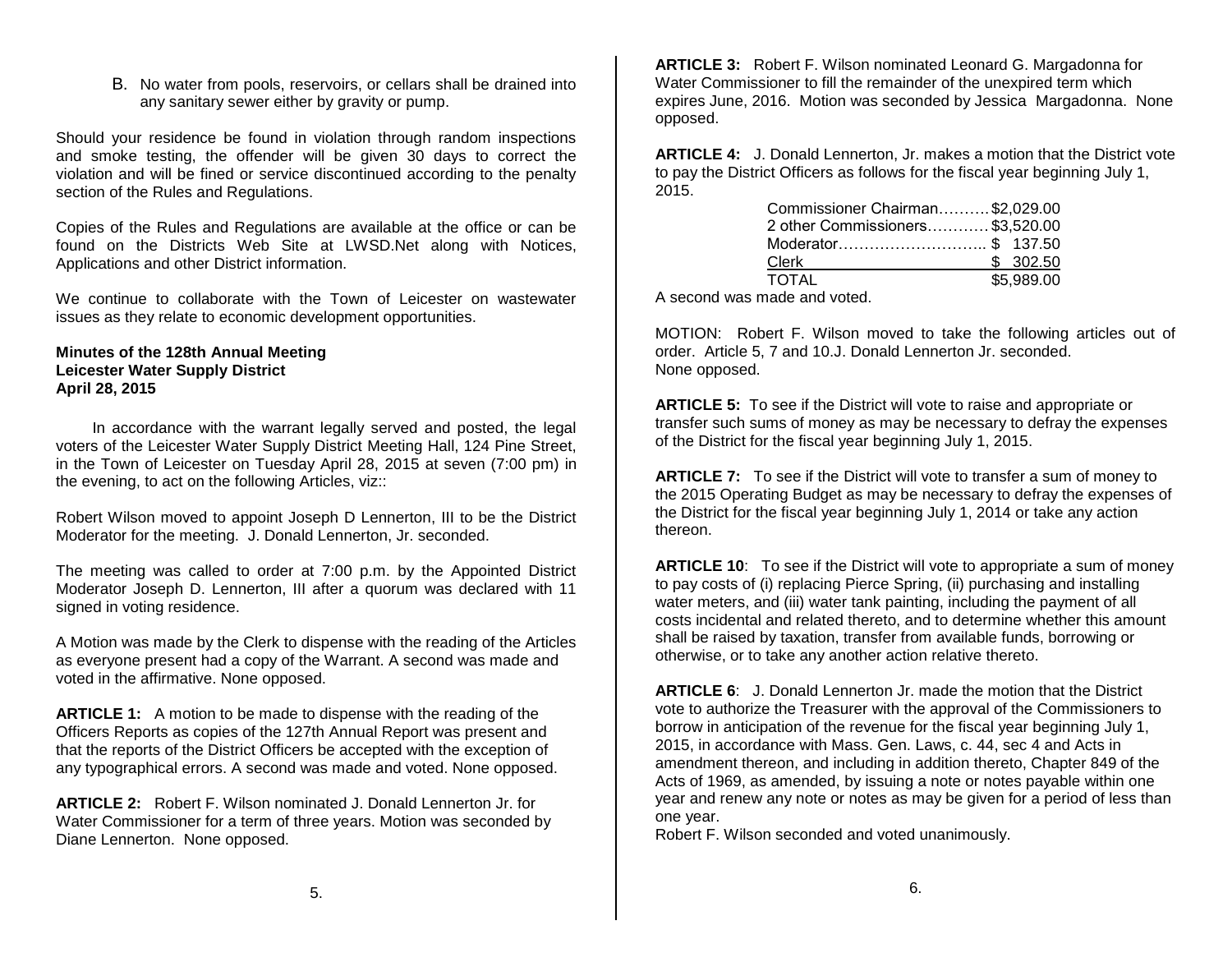**ARTICLE 8:** Robert F. Wilson moved that the District vote to amend the General By-Laws of the District ((Adopted March 27, 1956; Amendment November 26, 1990; Amendment March 29, 1994; Amendment April 29, 1997; Amendment June 21, 2006; Amendment May 27, 2014)) to remove Article 1 Section 1 and REPLACE with the following: "The Annual District Meeting shall be held on the first Tuesday in June." J. Donald Lennerton Jr. seconded. Voted unanimously.

**ARTICLE 9:** Robert F. Wilson moved that the District vote to amend Article #7, May 27, 2014 meeting, to transfer a sum of money to fund the completion of the engineering of a water treatment facility at the water towers and replace with "to transfer a sum of money to fund a Comprehensive Water System Study as required by the Department of Environment Protection (DEP)." J. Donald Lennerton Jr. seconded. Voted unanimously.

MOTION: Robert F. Wilson moved that we recess the Annual Meeting until 7:00 P.M. on Tuesday, June  $16<sup>th</sup>$ , 2015 at which time we will act on all the remaining Articles not acted upon at this meeting April 28<sup>th</sup>, 2015. Voted unanimously.

The meeting was recessed at 7:12 p.m. after a motion and a second was made. 11 legal votes attended the meeting

Respectfully submitted, Nancy Almeida District Clerk April 28, 2015

**Minutes of the 128th Annual Meeting Leicester Water Supply District June 16, 2015**

In accordance with the warrant legally served and posted, the legal voters of the Leicester Water Supply District met in the Leicester Water Supply District Meeting Hall, 124 Pine Street, in the Town of Leicester on Tuesday April 28, 2015 at seven in the evening ( 7:00 pm),. This meeting was adjourned until Tuesday, June 16, 2015 at 7:00 P.M., to act on the following Articles, viz:

Robert Wilson moved to appoint Joseph D Lennerton, Jr. to be the District Moderator for the meeting. Leonard G. Margadonna seconded.

The meeting was called to order at 7:00 p.m. by the Appointed District Moderator Joseph D. Lennerton, Jr. after a quorum was declared with 12 signed in voting residence.

A Motion was made by the Clerk to dispense with the reading of the Articles as everyone present had a copy of the Warrant. A second was made and voted in the affirmative. None opposed.

**ARTICLE 5:** Robert F. Wilson moved that the District vote to raise and appropriate the following sums of money to defray the expenses of the District for the fiscal year beginning July 1, 2015.

| Water & Sewer Maintenance.(R&A)\$859,298.92         |  |
|-----------------------------------------------------|--|
| Transfer from Water & Sewer Rate Relief\$ 51,787.00 |  |
| Transfer from Sewer Development Account\$ 24,279.00 |  |
|                                                     |  |

To transfer from the Waite Street, Massasoit, Rural, Chapel Sewer Lateral Account:

| To Maturing Debt (Principal)\$ 30,834.00   |  |
|--------------------------------------------|--|
| To Interest on Debt (Interest)\$ 23,702.62 |  |
|                                            |  |

To transfer from the Route 9 West Sewer Lateral Account:

| To Maturing Debt (Principal)\$ 84,678.00   |  |
|--------------------------------------------|--|
| To Interest on Debt (Interest)\$ 62,872.96 |  |
|                                            |  |

Leonard G. Margadonna seconded. Voted Unanimously.

**ARTICLE 7**: Leonard G. Margadonna moved that the District vote to transfer \$24,497.92 from the Sewer Development Account, \$20,000.00 from free cash and \$6,864.71 from the Rawson/Holcomb Betterment Account for a total of \$51,362.63 to the 2015 Operating Budget to defray the expenses of the District for the fiscal year beginning July 1, 2014. Motion was seconded by Robert F. Wilson. Voted Unanimously.

**ARTICLE 10:** Robert F. Wilson made the motion that the sum of \$600,000.00 is hereby appropriated to pay costs of (i) replacing Pierce Spring (\$260,000.00), (ii) purchasing and installing water meters (\$185,000.00), and (iii) water tank painting (\$155,000.00), and for the payment of all other costs incidental and related thereto, and that to meet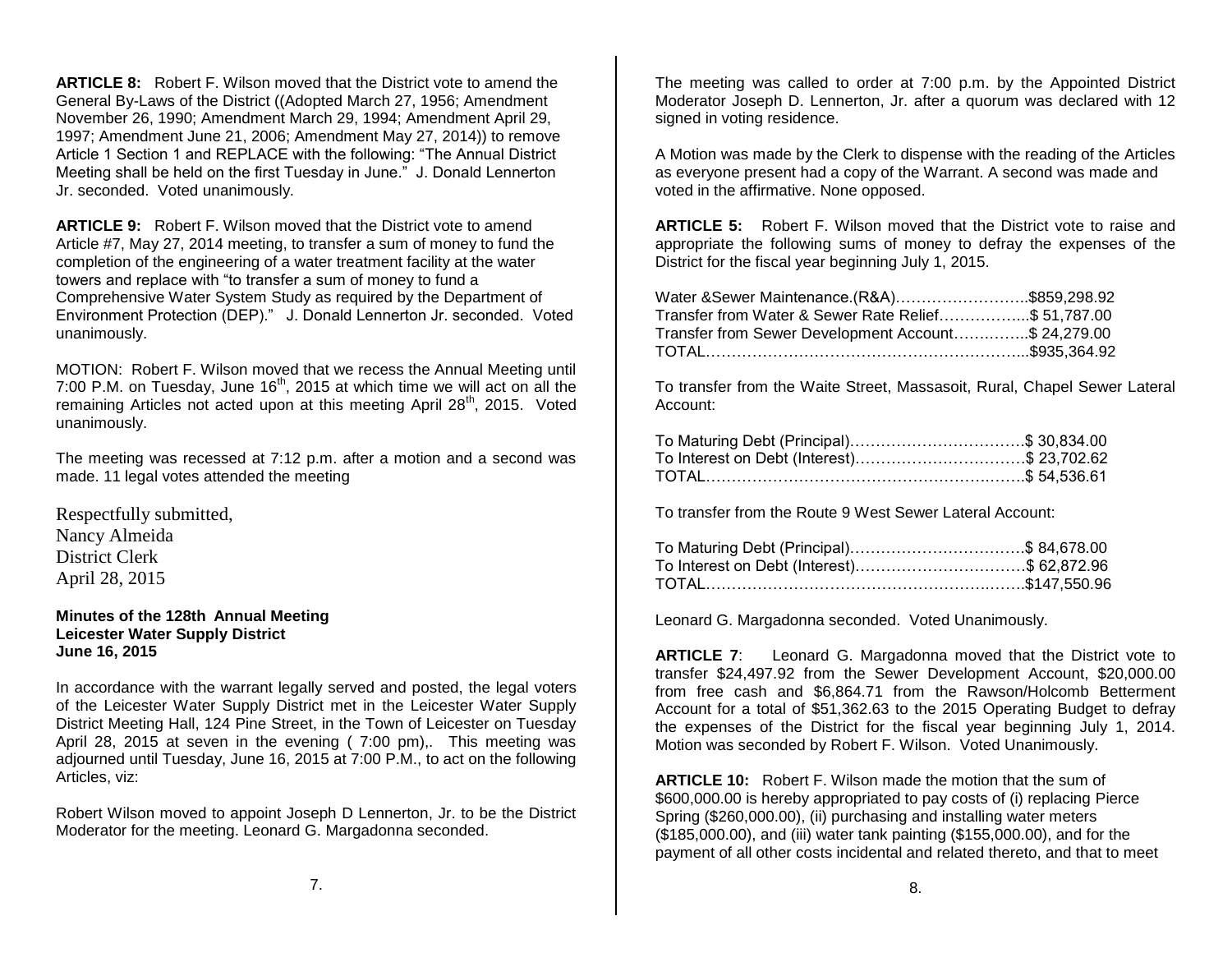this appropriation, the Treasurer, with the approval of the District Commissioners, is authorized to borrow said amount under and pursuant to Chapter 44, Section 8 of the General laws, or pursuant to any other enabling authority and to issue bonds or notes of the District therefor. The amounts specified for each of the above projects are estimates, and more may be spent on one or more items and less on another, but only to the extent that all three projects can be completed within the total amount of this appropriation. Leonard Margadonna seconded. Voted unanimously. The meeting was recessed at 7:11 p.m. after a motion and a second was made. 12 legal votes attended the meeting

Respectfully submitted, Nancy Almeida District Clerk June 16, 2015

# **Minutes Special District Meeting Leicester Water Supply District November 19, 2015**

In accordance with the warrant legally served and posted, the legal voters of the Leicester Water Supply District met in the Leicester Water Supply District Meeting Hall, 124 Pine Street, in the Town of Leicester on Thursday, November 19, 2015 at seven (7:00 P.M.) in the evening, to act on the following Articles, viz:

Robert F. Wilson moved to appoint Joseph D. Lennerton, III to be the District Moderator for the meeting. Leonard G. Margadonna seconded. Voted none opposed.

The meeting was called to order at 7:00 P.M. by the Appointed District Moderator Joseph D. Lennerton, III after a quorum was declared with 11 signed in voting residence.

Robert F. Wilson made a motion to dispense with the reading of the Articles as everyone present had a copy of the Warrant. Leonard G. Margadonna seconded and voted in the affirmative. None opposed.

**ARTICLE 1:** Robert F. Wilson moved to amend the vote adopted under Article 10 of the warrant at the district meeting held on June 9, 2015 which appropriated \$600,000.00 for (i) replacing Pierce Spring, (ii) purchasing and installing water meters, and (iii) water tank painting, including the payment of all costs incidental and related thereto, by (a) eliminating the authorization for purchasing and installing water meters, and (b) including

modifications to the Booster Station and the Water Treatment Plant on Rawson Street as authorized purposes so that the vote shall now read as follows:

That the sum of \$600,000.00 is hereby appropriated to pay costs of replacing Pierce Spring (235,000.00), (ii) modifications to the Booster Station and the Water Treatment Plant on Rawson Street (\$265,000.00), and (iii) water tank painting (\$100,000.00), and for the payment of all other costs incidental and thereto, and that to meet this appropriation, the Treasurer, with the approval of the District Commissioners, is authorized to borrow said amount under and pursuant to Chapter 44, Section 8 of the General Laws, or pursuant to any other enabling authority and to issue bonds or notes of the district thereof. The amount specified for each of the above projects are estimates, and more may be spent on one or more items and less on another, but only to the extent that all three projects can be completed within the total amount of this appropriation. Leonard G. Margadonna seconded.Voted unanimously.

**ARTICLE 2:** J. Donald Lennerton, Jr. moved that the District transfer \$24,000.00 from Water Development Account to fund the Meter Replacement program. Leonard G. Margadonna seconded. Voted unanimously.

**ARTICLE 3:** J. Donald Lennerton, Jr. moved that the District vote to transfer \$40,000.00 from Water Development Account to fund the Completion of the DEP Water Comprehensive Study. Robert F. Wilson seconded. Voted unanimously.

**ARTICLE 4:** J. Donald Lennerton, Jr. moved that the District vote to transfer \$15,000.00From Water Development Account and \$15,000.00 from Sewer Development Account for a total sum of \$30.000.00 to fund the Equipment repair and replacement line. Robert F. Wilson seconded. Voted unanimously.

The meeting was adjourned at 7:10 P.M. after a motion and a second was made 11 legal votes attended the meeting.

The motion was seconded and voted, none opposed.

Respectfully submitted: Nancy Almeida District Clerk November 19, 2015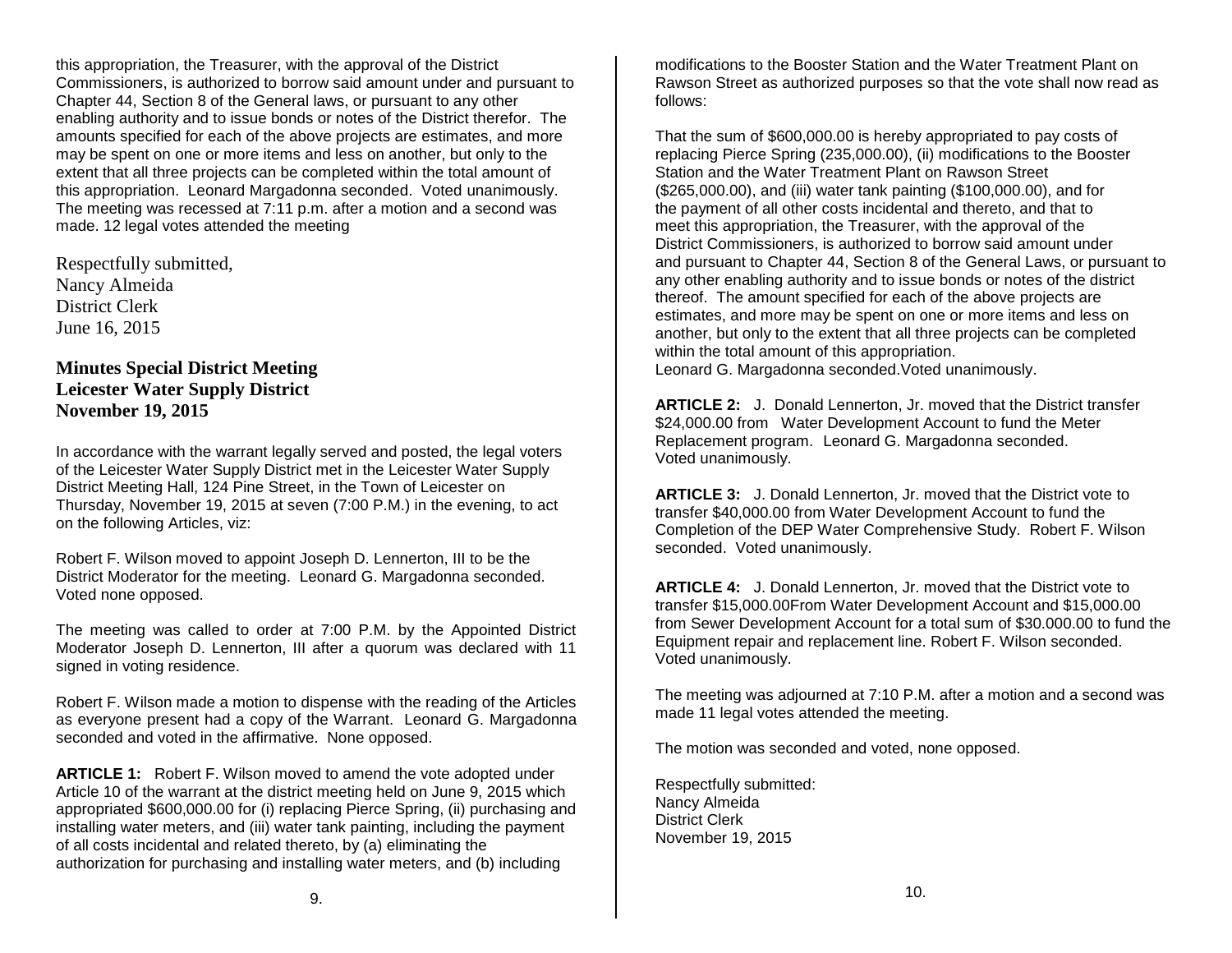## TREASURER'S REPORT JULY 1, 2014 TO JUNE 30, 2015

|                                    |                | WATER DEVELOPMENT                    | \$176,352.67   |
|------------------------------------|----------------|--------------------------------------|----------------|
| <b>RECEIPTS</b>                    | 2015           | SEWER DEVELOPMENT                    | \$1,943,385.04 |
|                                    |                | <b>WATER &amp; SEWER RATE RELIEF</b> | \$288,863,86   |
| <b>WATER REVENUE</b>               | \$340,726.59   | SEWER STABILIZATION ACCOUNT          | \$66,659.63    |
| <b>SEWER REVENUE</b>               | \$390,982.98   | CAPITAL EQUIPMENT ACCOUNT            | \$0.00         |
| INTEREST INCOME BANK ACCOUNTS      | \$4,187.55     | RT 9 W. SEWER LATERAL                | \$960,594.10   |
|                                    |                | <b>WAITE/CHAPEL LATERAL</b>          | \$279,891.96   |
| <b>INTEREST WAITE LATERAL</b>      | \$490.26       | <b>DEPOSIT IN TRANSIT</b>            | \$0.00         |
| <b>INTEREST RT 9 LATERAL</b>       | \$1,382.21     | ART #7 5-26-14 COMPREHENSIVE STUDY   | \$22,485.25    |
| <b>OTHER CHARGES</b>               | \$62,355.61    | ART #10 6-16-15 PIERCE SPRING        | \$260,000.00   |
| <b>WATER CONNECTION FEES</b>       | \$0.00         | ART #10 6-16-15 BOOSTER & RAWSON     | \$185,000.00   |
| SEWER CONNECTION FEES              | \$13,450.00    | ART #10 6-16-15 TANK PAINTING        | \$155,000.00   |
| <b>WATER ASSESSMENTS</b>           | \$21,048.80    |                                      |                |
| SEWER ASSESSMENTS                  | \$27,048.50    |                                      |                |
| BETTERMENT COLLECTIONS             | \$97,552.96    | <b>TOTAL ANALYSIS OF CASH</b>        | \$4,338,232.51 |
| BETTERMENT INTEREST                | \$56,849.65    |                                      |                |
| NATIONAL GRID RENTAL               | \$7,678.00     |                                      |                |
| HILLCREST SEWER INSPECTION FEES    | 30.00          | <b>SURPLUS REVENUE</b>               | \$1,213,479.00 |
|                                    |                | <b>TOTAL</b>                         | \$5,551,711.51 |
| <b>TOTAL RECEIPTS</b>              | \$1,023,783.11 |                                      |                |
| <b>DISBURSEMENTS</b>               |                |                                      |                |
|                                    |                | <b>GENERAL DEBT</b>                  |                |
| <b>WATER MAINTENANCE</b>           | \$455,474.12   |                                      |                |
| <b>SEWER MAINTENANCE</b>           | \$471,191.24   | WAITE SEWER LATERAL                  | \$462,490.00   |
| <b>MATURING DEBT</b>               | \$158,699.00   | RT 9 W. SEWER LATERAL                | \$1,524,193.00 |
| <b>INTEREST ON DEBT</b>            | \$78,268.61    | C.W.M.P. SERIAL ISSUE                | \$236,838.00   |
| WORCESTER COUNTY RETIREMENT        | \$46,874.00    |                                      |                |
| ART #7 5-26-14 COMPREHENSIVE STUDY | \$32,514.75    | TOTAL GENERAL DEBT                   | \$2,223,521.00 |
| ART #10 6-16-15 PIERCE SPRING      | \$0.00         |                                      |                |
| ART #10 6-16-15 BOOSTER & RAWSON   | \$0.00         |                                      |                |
| ART #10 6-16-15 TANK PAINTING      | \$0.00         |                                      |                |
|                                    |                | RESPECTFULLY SUBMITTED               |                |
|                                    |                | DEBRA A. WILSON                      |                |
| <b>TOTAL DISBURSEMENTS</b>         | \$1,243,021.72 | <b>DISTRICT TREASURER</b>            |                |
|                                    |                |                                      |                |
|                                    |                |                                      |                |
|                                    |                |                                      |                |

**ANALYSIS OF CASH**